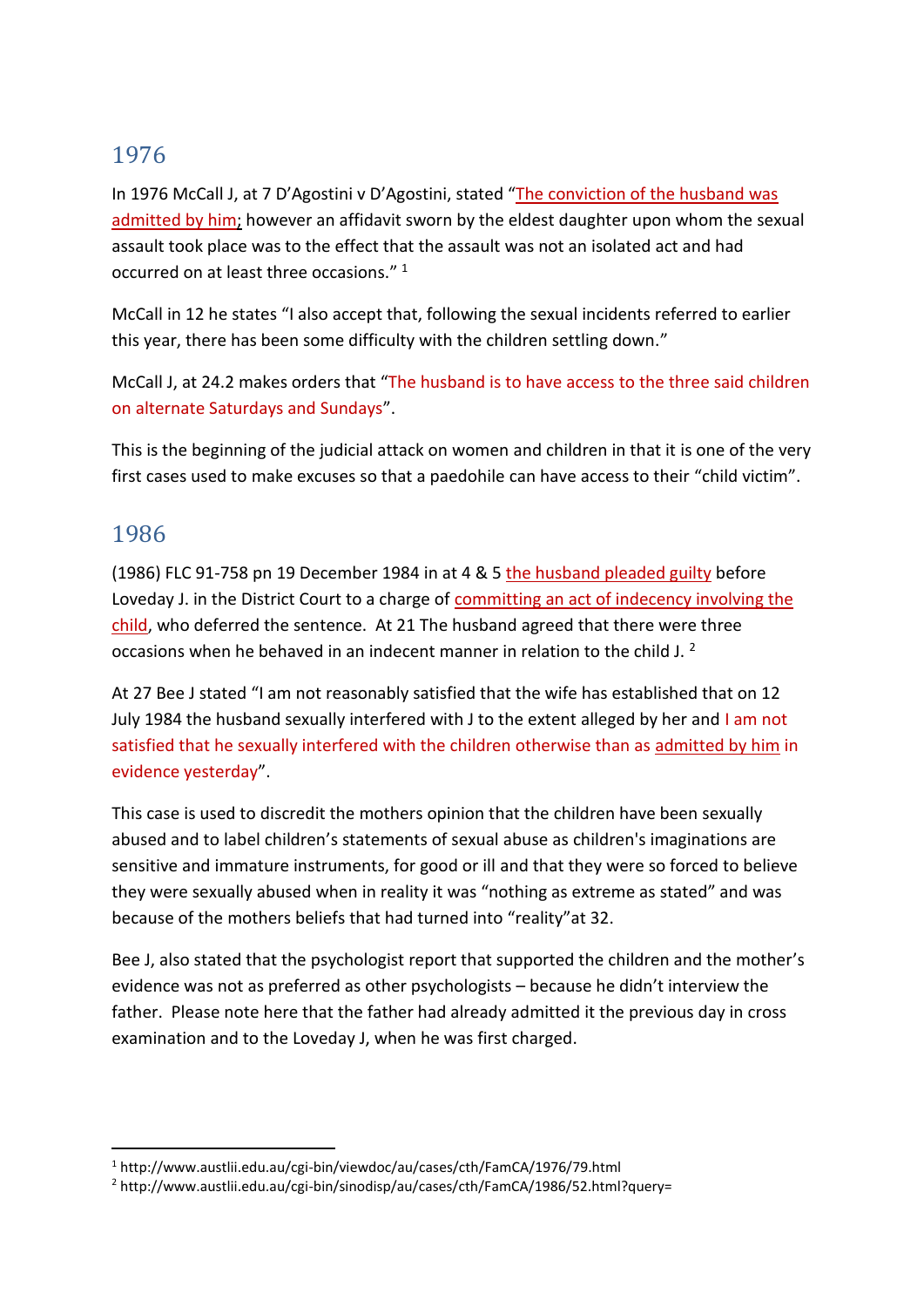No contact was ordered however this is another case where magistrates are minimising sexual abuse of a child that the perpetrator has already admitted to and parts of this judgement are used for that specific purpose.

### 1988

In 1988 Nicholson CJ in M & M<sup>3</sup>, quotes "In Hinch v. The Attorney-General (Vic.) [1987] HCA [56;](http://www9.austlii.edu.au/cgi-bin/viewdoc/au/cases/cth/HCA/1987/56.html) [\(1987\) 61 A.L.J.R. 556.](http://www9.austlii.edu.au/cgi-bin/LawCite?cit=%281987%29%2061%20ALJR%20556) *Mason* CJ in referring to the requirement that a publication must be shown to have a tendency to interfere with the administration of justice expressed himself in terms of the necessity for showing that there was a *real risk* of it doing so (p. 560). Although the case involved a different subject matter, it is clear that his Honour considered that in that context it was necessary to qualify the word ``risk''.

The M & M case is interesting in that it orders custody to the mother and supervised access to the father – but throughout the statements backing up the sexual abuse of the child, Nicholson CJ routinely claims there is no evidence which he sees gives him the opinion that there was definitely sexual abuse. There was medical evidence, there were psychologists and doctors evidence, there was the child's disclosures, there was the child's regressing into bed wetting, etc. But the magistrate keeps coming back to there wasn't enough evidence to substantiate the child sexual abuse.

The first references to Hinch may be of use in the argument of defeating justice as it can be proven that there's a pattern of judges sending kids to either live with or spend time unsupervised with their child victims – including when there are child sex offences.

It is in the public interest that we know that judges and their "court experts" routinely recommend contact between child victims and their fathers.

# 2001

1

In 2001 W and W FamCA 216 14 March before Nicholson CJ, Kay and O'Ryan JJ,

The Department of Family and Children's Services sought to intervene in this case, seeking leave to admit into evidence of an affidavit sworn by a counsellor who had interviewed the Husband. The Department said that the evidence of the Counsellor contained alleged admissions by the husband of "inappropriate sexual behaviour"

Nicholson CJ stated "The fact that the husband may have made admissions of inappropriate sexual behaviour to Mr Katsibardis" at 47 and "The evidence of Dr Cecchini supports the view that the husband had made admissions of some inappropriate sexual behaviour" at 50.

<sup>3</sup> http://www9.austlii.edu.au/cgi-bin/viewdoc/au/cases/cth/FamCA/1988/47.html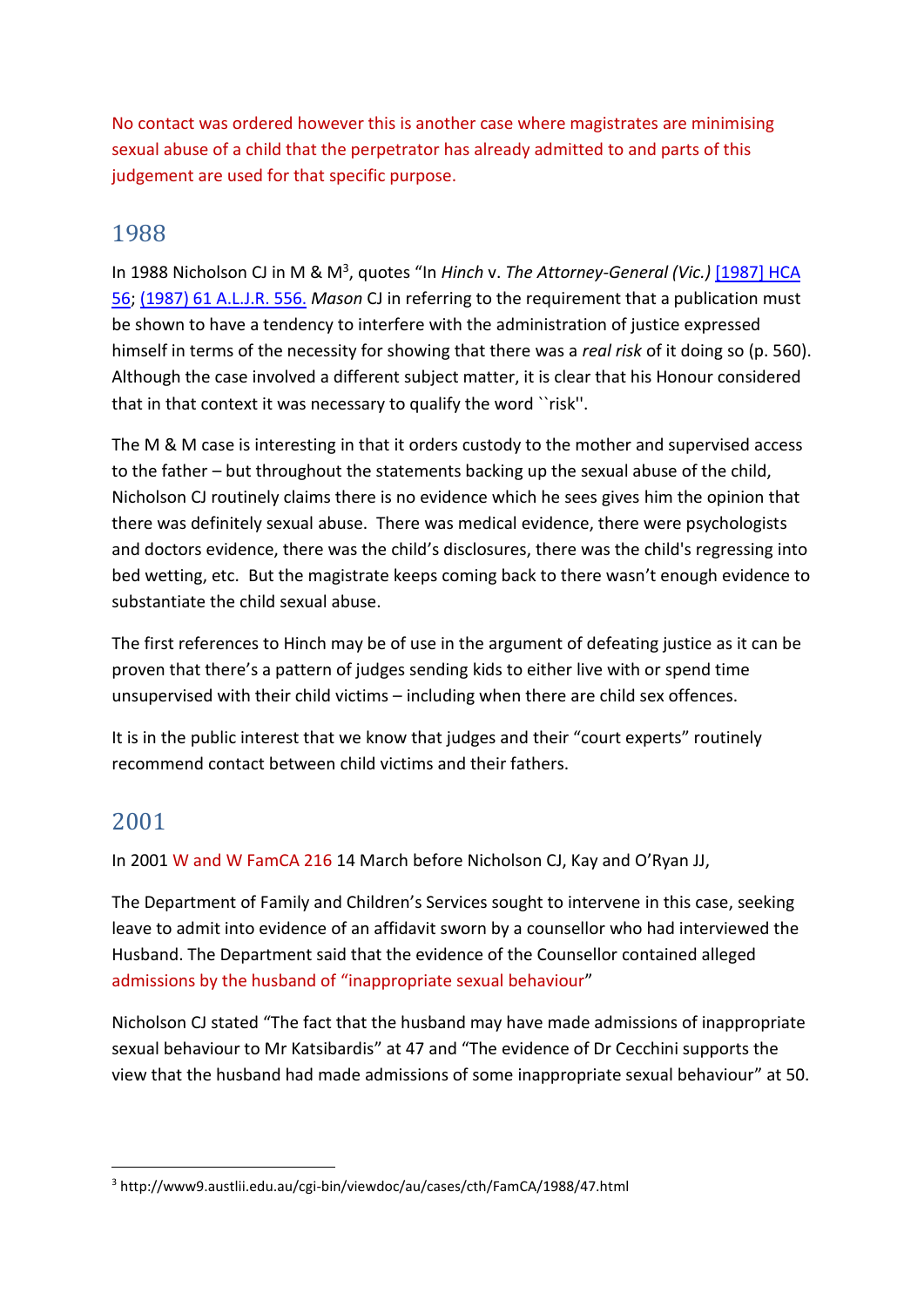Nicholson CJ then states "The problem with this submission is that it overlooks the fact, that the wife did not provide anyone with the complete picture. In particular the wife did not acquaint anyone with the fact, that both she and the child had entertained belief systems which, on her own admission, were in some respect bizarre."

And then gives custody to the father – whom admitted inappropriate behaviour, stating "*13.6 In the result I conclude that the husband, more likely than the wife, to be able to promote a positive relationship between the children and the non-residence parent."*

And *15.6 For so long as the wife continues to maintain her beliefs in relation to sexual abuse of the child [T], not only is it unlikely she will do anything to persuade the child from believing she had been sexually abused, I think it more likely than not, that she will provide positive reinforcement for the child's beliefs.*

At 212 Dr W thought the child [T] was desperately in need of attention. The child liked being in a fantasy world, or having an active fantasy life. Dr. W thought it remarkable, the extent to which the child [T] had been drawn into the wife's beliefs concerning New Age philosophies.

\*\*\* This case is quoted many times to discredit child sex abuse and enforcing that because a mother will not adopt an idea that the judges have come up with (ie the child was not abused), that she will harm the child in the meantime and as such custody is awarded to the abuser. 4

#### This W and W case been referred over 50 times presumably to discredit allegations of child sexual abuse.<sup>5</sup>

What is interesting though is there is an Austlii report by the Melbourne University that state 24% of family court claims where there are claims of abuse, are of sexual abuse. This resonates with the statistics that roughly one in four girls are sexually assaulted / or abused before they turn 15.<sup>6</sup> It also gives rise to the fact that discrediting mothers whose children have disclosed sexual abuse is spiteful and vindictive because the governments own figures back up what the mothers and children are claiming anyway.

### 2007

1

In 2007 Carmody J, at 86 in the Murphy and Murphy case of 2007, stated that "There is no presumption or a priori rule that even gross misbehaviour such as child sexual abuse or family violence disqualifies the offending parent or puts up an insurmountable barrier in the

<sup>4</sup> http://www8.austlii.edu.au/cgi-bin/viewdoc/au/cases/cth/FamCA/2001/216.html

<sup>5</sup> http://www8.austlii.edu.au/cgi-bin/LawCite?cit=[2001]%20FamCA%20216

<sup>6</sup> http://www.austlii.edu.au/au/journals/MULR/1999/15.html#fn7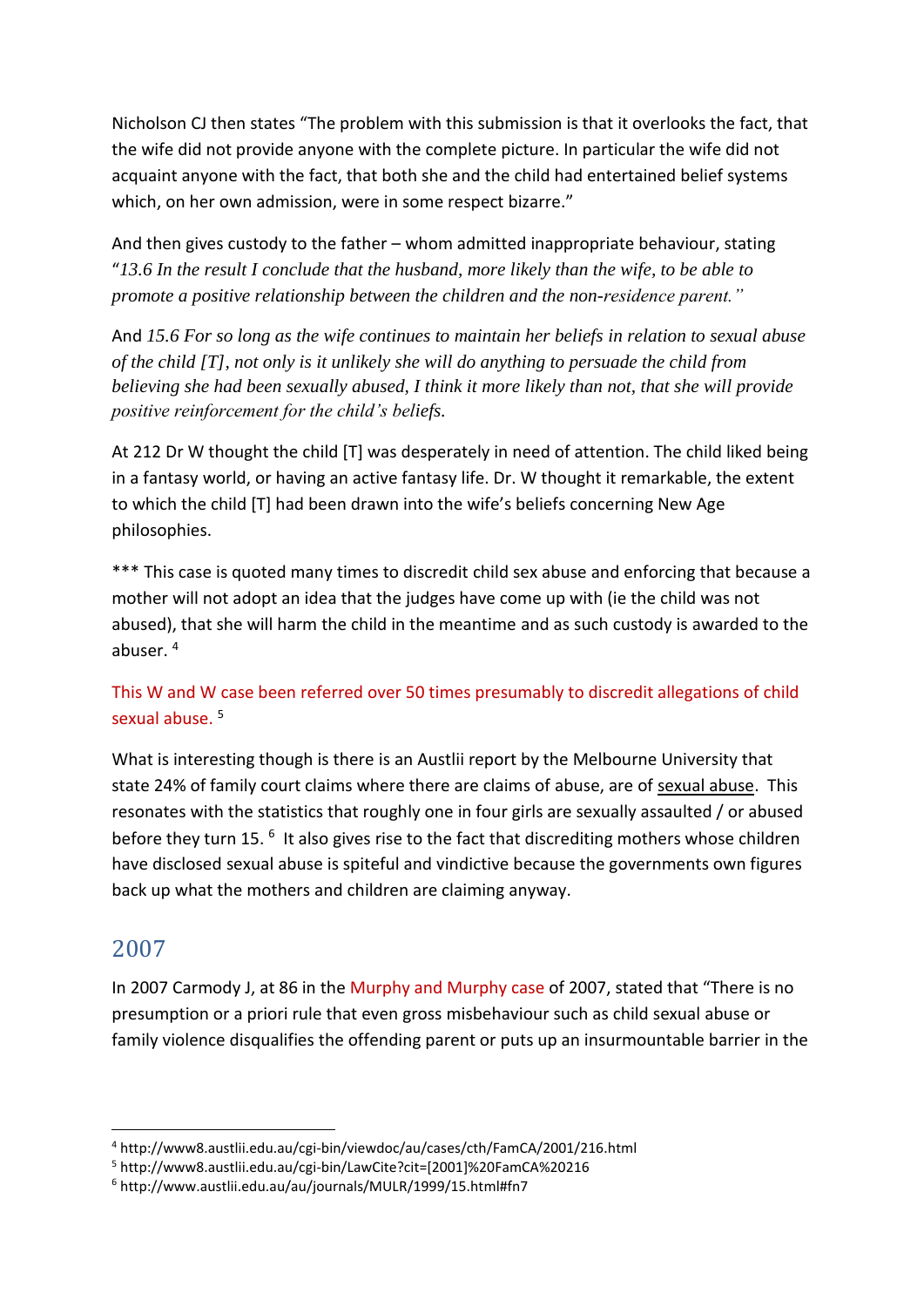way of having contact with a child victim".  $7$  He also rambled on and referred to an unpublished report about "false accusations of child sex abuse" at 154. <sup>i</sup>

Carmody J then states "I doubt that either of the girls could be persuaded to make false accusations against him at the instance of the mother or anyone else," at 600.

Carmody J then states "Despite the possibility of past abuse and therefore the risk of future harm, there is no best interests basis for a finding justifying the termination of contact between these children and their father" at 603.

In this case M and A made statements to the mother, police, departmental officers, M's paternal grandmother and the maternal grandmother about sexual abuse by the father.

However the two family reporters and a psychiatrist recommended increased time with the father in the event of a no risk or negative finding on the abuse issue.

Carmody J then stated "The best interests solution was a graduated re-introduction of unsupervised time with safeguards including a short period of supervised contact and postorder monitoring and review".

Carmody J at 388 also ignorantly stated "Child sexual abuse is a crime and thrives in the darkness of childhood silence. Once detected the crime is much harder to repeat".

Statistics show that 48% of paedophiles reoffend within four years of being released, and the AIC stated 52 percent of child sex offenders reoffended during the 25 year at-risk period. 8

It further stated the 52% recidivist figure should be considered as a conservative approximation of the true base rate for sex offense recidivism in previously convicted child molesters...[it]...represents the lowest approximation for extrafamilial child molester sexual recidivism. 9

His judgements and statements are made on absolutely incorrect statements about paedophiles and his thoughts on the crime and as such this case should not be referred to at all.

This case refers to M & M and W & W and B & B and D'Agostino – which all support contact with child victim.

bin/sinodisp/au/cases/cth/FamCA/2007/795.html?query=%2272%20Australian%20Law%20Journal%20434%22 <sup>8</sup> https://aic.gov.au/publications/tandi/tandi429

-

<sup>7</sup> http://www.austlii.edu.au/cgi-

<sup>&</sup>lt;sup>9</sup> ibid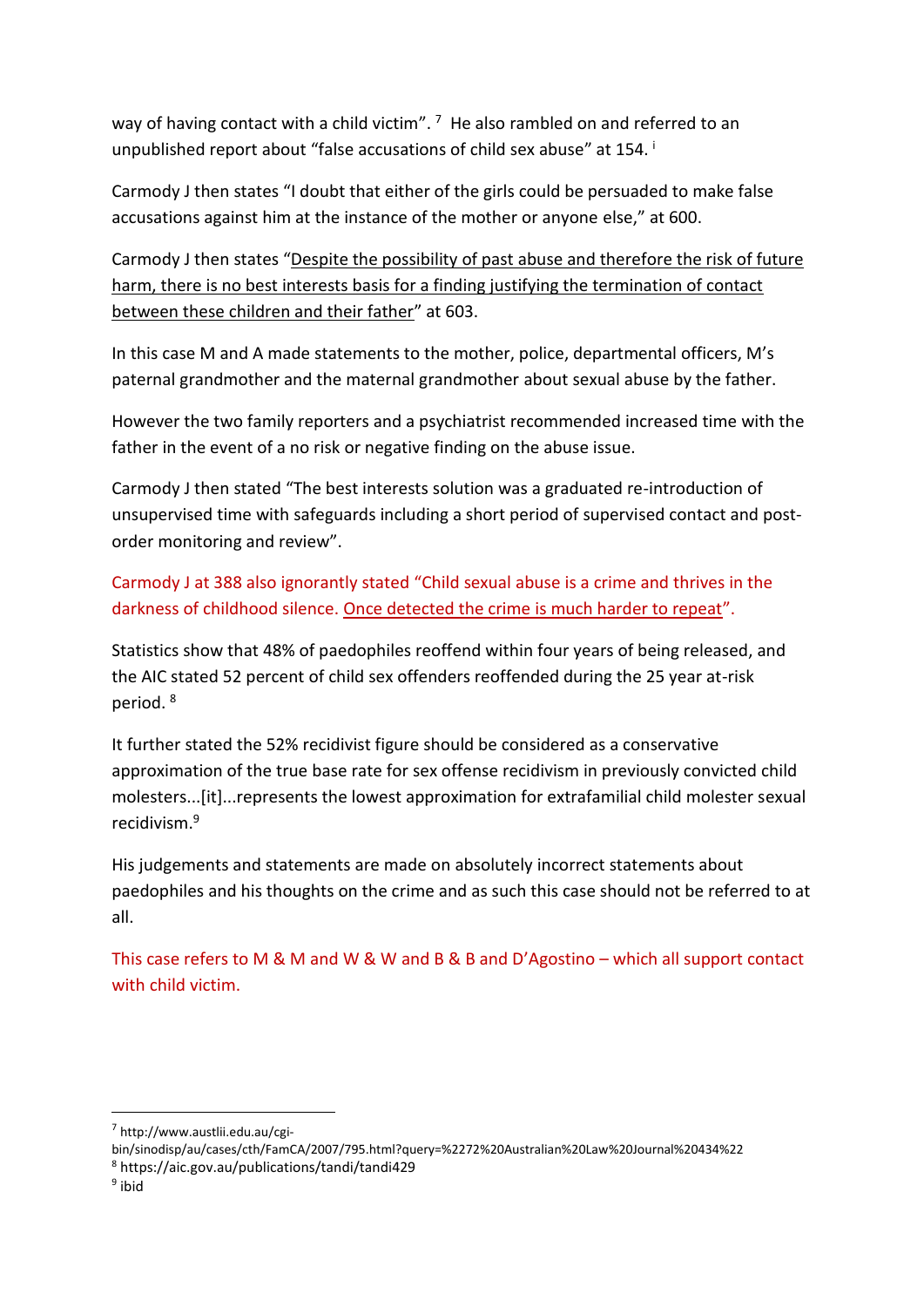### 2010

Rivas and Rivas before FM Roberts LNC 795 of 2007 <sup>10</sup>

Child X disclosed to the mother about the father sexually assaulting her, and not long after she [mother] found child pornography photos taken by one sibling of another on her phone. She brought this to the attention of the solicitors and shortly after at 29 Roberts FM made orders restraining the parties and [X] from discussing the existence of the child pornography photographs found on the child X's camera.

At 97 the psychologist stated "A factor mitigating against the risk of harm described above is the possibility that, because the father formed an attachment relationship with [Y] and [Z], he may be less likely to incorporate them in any sexualised ideas. A further factor reducing the risk of harm is the likelihood that, once detected, sexual abuse is much harder to repeat. The direct attention to the father's sexualised behaviour in these proceedings may be a powerful deterrent to any further inappropriate sexualised behaviour".

At 151 Roberts FM states he "accepts that the father has abused [X] at a time when she was a member of the family".

**And at 162 Roberts FM orders the father to have (supervised) contact with the younger two children.**

This case again refers to M & M and B & B

# Statistics to backup claims of child sex abuse

A review of over 700 cases awaiting pre-hearing conferences in the Melbourne registry of the Family Court in 1997 found that more than 40 percent of children's cases involved allegations of some form of child abuse.[\[4\]](http://www.austlii.edu.au/au/journals/MULR/1999/15.html#fn5) Research by Professor Thea Brown and her colleagues in Melbourne and Canberra found a similar pattern. Their analysis of cases in Melbourne and Canberra between January 1994 and June 1995 found that one half of all the cases which went to a pre-hearing conference involved allegations of some form of child abuse.<sup>[\[5\]](http://www.austlii.edu.au/au/journals/MULR/1999/15.html#fn6)</sup> Of the cases which went to court, one quarter involved allegations of child abuse. In their detailed analysis of cases in Melbourne and Canberra, the researchers found that of all the cases in which child abuse was alleged, 24.1 percent involved allegations of sexual abuse. In Canberra, the percentage was 48.6.<sup>[\[6\]](http://www.austlii.edu.au/au/journals/MULR/1999/15.html#fn7)</sup>

This would almost certainly backup the evidence of Professor Freda Briggs' claim that "1 in 3 girls are sexually abused before they leave school". <sup>11</sup>

-

<sup>10</sup> http://www.austlii.edu.au/cgi-

bin/viewdoc/au/cases/cth/FMCAfam/2010/55.html?context=1;query=rivas;mask\_path=au/cases/cth/FMCAfa m#fnB4

<sup>11</sup> www.generationnext.com.au/wp-content/uploads/2015/06/Child-Sexual-Abuse.pdf